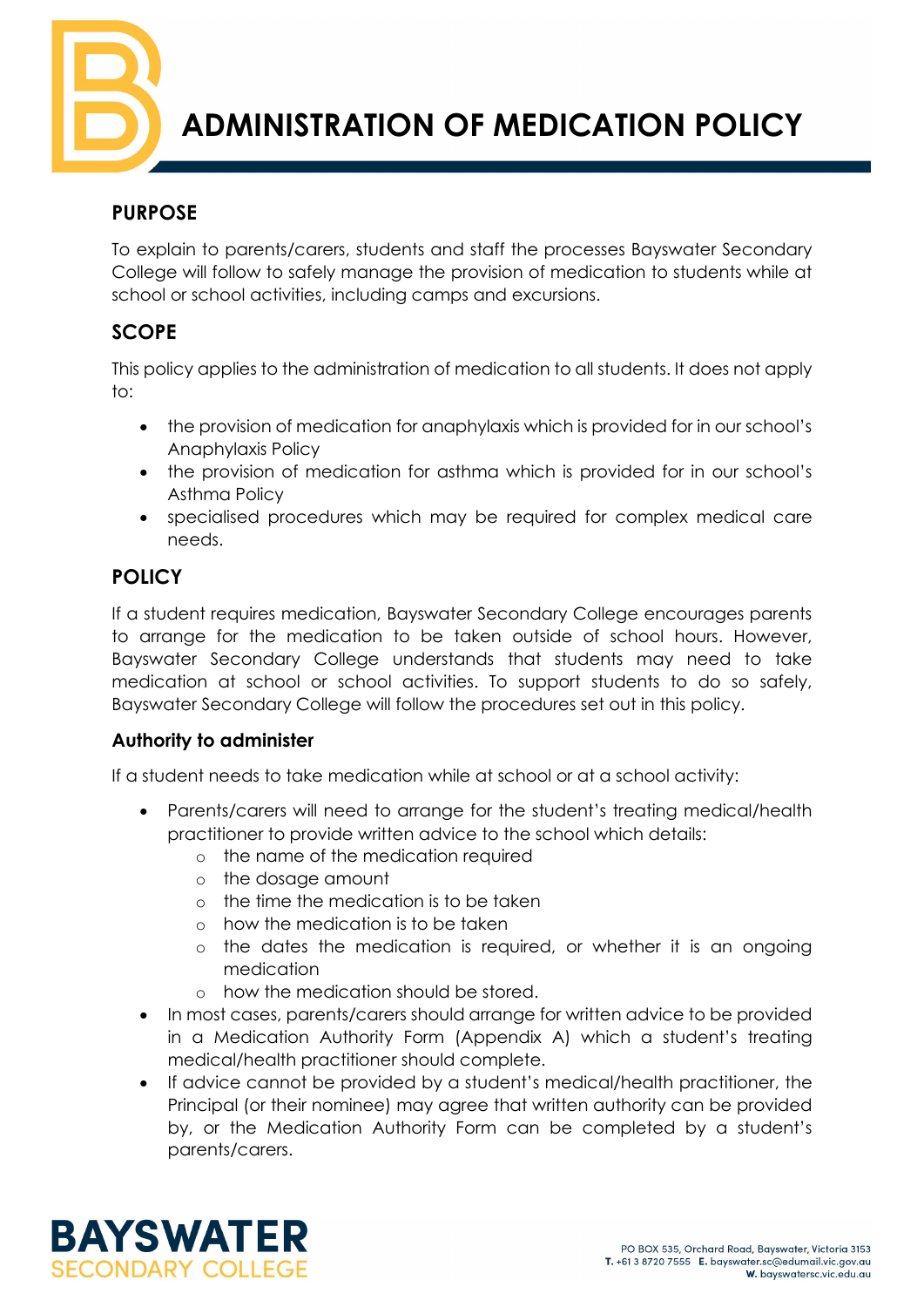• The Principal may need to consult with parents/carers to clarify written advice and consider student's individual preferences regarding medication administration (which may also be provided for in a student's Student Health Support Plan).

Parents/carers can obtain a Medication Authority Form from the College website, or by contacting the College on 8720 7555.

#### **Administering medication**

Any medication brought to school by a student needs to be clearly labelled with:

- the student's name
- the dosage required
- the time the medication needs to be administered.

Parents/carers need to ensure that the medication a student has at school is within its expiry date. If school staff become aware that the medication a student has at school has expired, they will promptly contact the student's parents/carers who will need to arrange for medication within the expiry date to be provided.

If a student needs to take medication at school or a school activity, the Principal (or their nominee) will ensure that:

- **1.** Medication is administered to the student in accordance with the Medication Authority Form so that:
	- the student receives their correct medication
	- in the proper dose
	- via the correct method (for example, inhaled or orally)
	- at the correct time of day.
- **2.** A log is kept of medicine administered to a student.
- **3.** Where possible, two staff members will supervise the administration of medication.
- **4.** The teacher in charge of a student at the time their medication is required:
	- is informed that the student needs to receive their medication
	- if necessary, release the student from class to obtain their medication.

#### *Self-administration*

In some cases it may be appropriate for students to self-administer their medication. The Principal may consult with parents/carers and consider advice from the student's medical/health practitioner to determine whether to allow a student to self-administer their medication.

If the Principal decides to allow a student to self-administer their medication, the Principal may require written acknowledgement from the student's medical/health practitioner, or the student's parents/carers that the student will self-administer their medication.

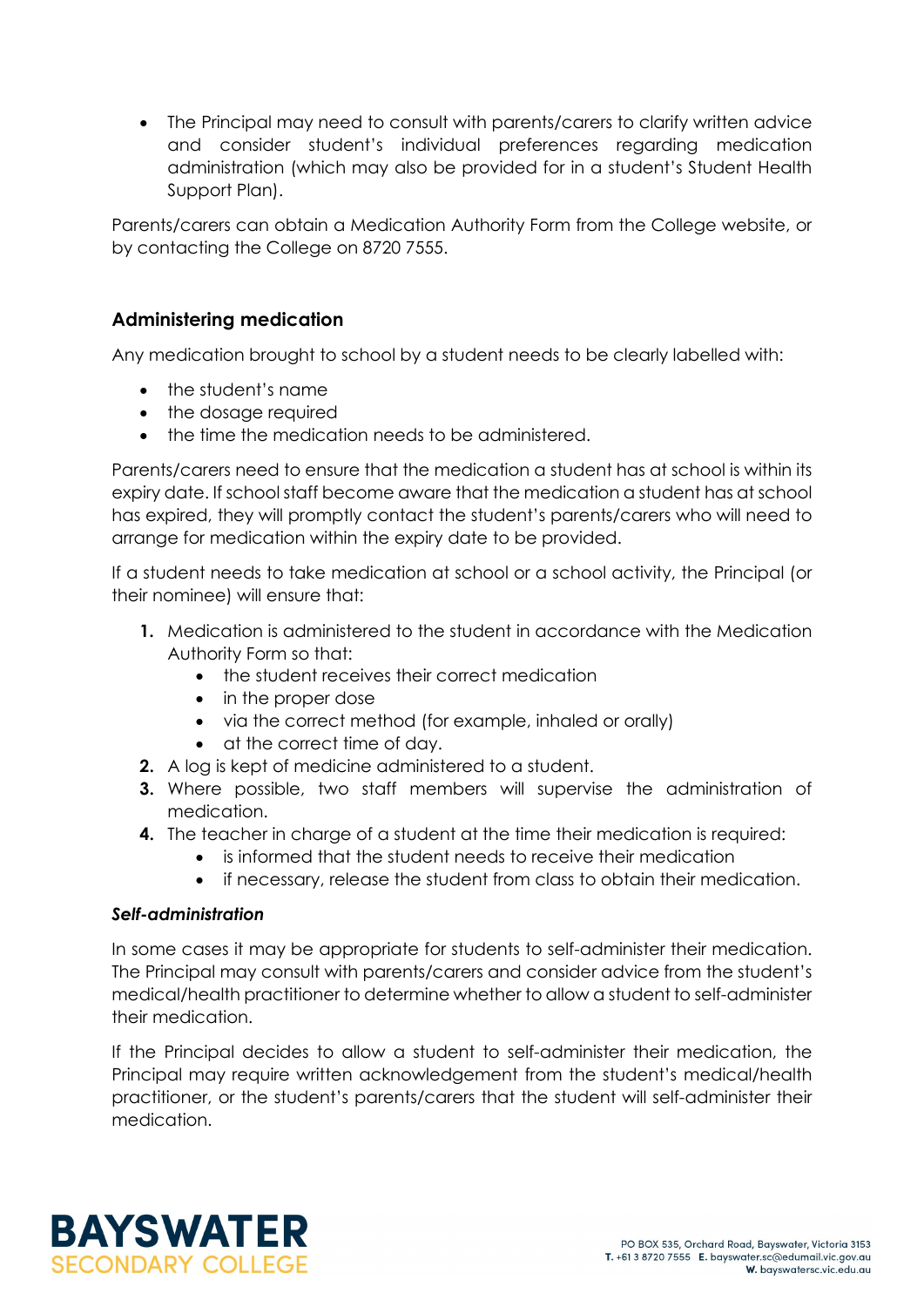#### **Storing medication**

The Principal (or their nominee) will put in place arrangements so that medication is stored:

- securely to minimise risk to others
- in a place only accessible by staff who are responsible for administering the medication
- away from a classroom (unless quick access is required)
- away from first aid kits
- according to packet instructions, particularly in relation to temperature.

For most students, Bayswater Secondary College will store student medication at the front office.

The Principal may decide, in consultation with parents/carers and/or on the advice of a student's treating medical/health practitioner:

- that the student's medication should be stored securely in the student's classroom if quick access might be required
- to allow the student to carry their own medication with them, preferably in the original packaging if:
	- o the medication does not have special storage requirements, such as refrigeration
	- o doing so does not create potentially unsafe access to the medication by other students.

#### **Warning**

Bayswater Secondary College will not:

- in accordance with Department of Education and Training policy, store or administer analgesics such as aspirin and paracetamol as a standard first aid strategy as they can mask signs and symptoms of serious illness or injury
- allow a student to take their first dose of a new medication at school in case of an allergic reaction. This should be done under the supervision of the student's parents, carers or health practitioner
- allow use of medication by anyone other than the prescribed student except in a life threatening emergency, for example if a student is having an asthma attack and their own puffer is not readily available.

## **Medication error**

If a student takes medication incorrectly, staff will endeavour to:

| <b>Step</b> | Action                                                                       |  |
|-------------|------------------------------------------------------------------------------|--|
|             | If required, follow first aid procedures outlined in the student's Health    |  |
|             | Support Plan or other medical management plan.                               |  |
| 2.          | Ring the Poisons Information Line, 13 11 26 and give details of the incident |  |
|             | and the student.                                                             |  |